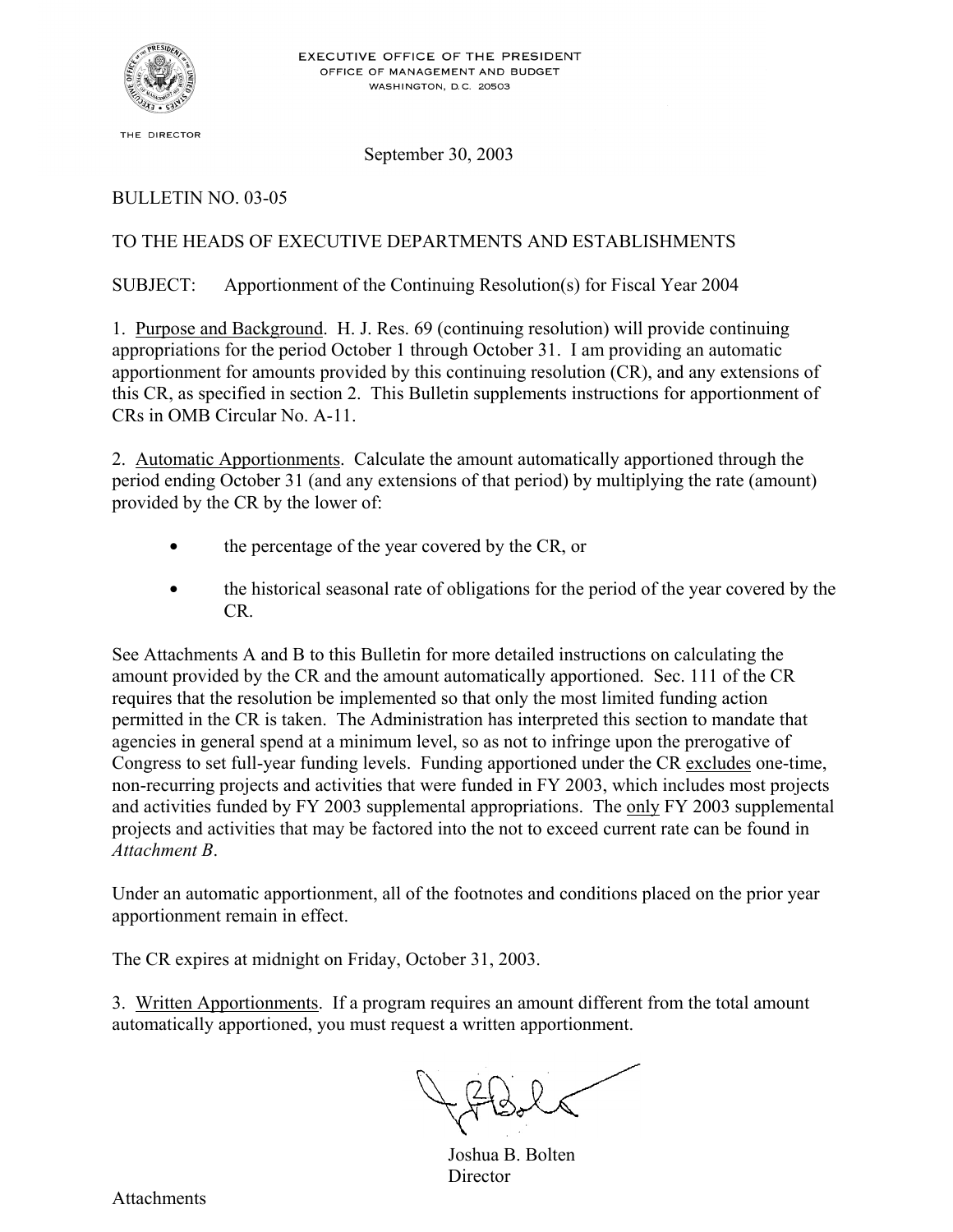## **Calculating the Amount Made Available by the CR and the Automatic Apportionment**

Calculate the amount automatically apportioned (whole dollars) through the period ending October 31, 2003 (and any extensions of that period) by multiplying the **rate (amount) provided by the CR** by the lower of:

- the **percentage of the year** covered by the CR (rounded to the nearest hundredth); or
- **the historical seasonal rate** of obligations for the period of the year covered by the CR.
- 1. **What is the rate (annualized, full-year amount) provided by the continuing resolution (CR)? The rate (full-year amount) provided by the CR for all accounts is the rate of operations not exceeding the current rate, calculated as follows:** 
	- take the net amount enacted in FY 2003, i.e., add only the supplemental appropriations amounts listed in *Attachment B* of OMB Bulletin 03-05; and subtract any rescissions (e.g., across-the-board reductions), and factor in transfers mandated by law;
	- add the unobligated balance (including those for emergencies) *carried forward* to FY 2003 start-of-year (SOY), if any; and
	- < subtract the unobligated balance (including those for emergencies) *at the end* of FY 2003 end of year (EOY), if any.
- 2. **Which estimates of FY 2003 (EOY) unobligated balances should agencies use in the calculation?** Agencies are required to use current estimates of FY 2003 (EOY) unobligated balances. You can adjust the unobligated balances with the following conditions:

 FY 2003 SOY unobligated balances: Use the amount shown on the most recent FY 2003 apportionment/reapportionment. This would be shown on line 2a ("Unobligated balance: brought forward, October 1 (actual)") of the SF 132/letter apportionment.

 FY 2003 EOY unobligated balances: Again, you must use the most recently approved apportionment. For the majority of the accounts, this should be the FY 2004 initial apportionment.

 You may request OMB to apportion the revised estimates of unobligated balances, SOY FY 2004, and if apportioned by OMB, you may use the revised amounts to calculate the amount available under the CR.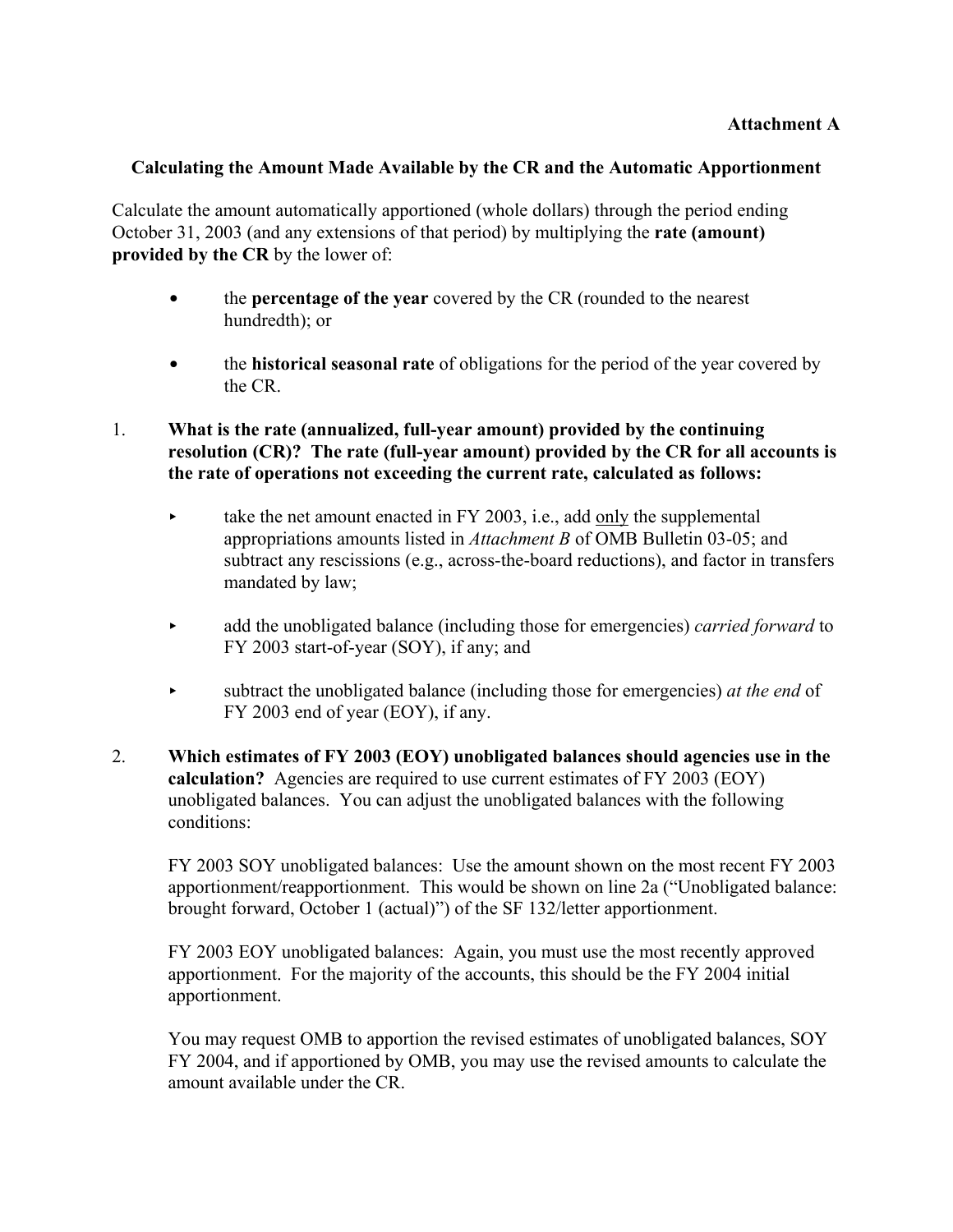- 3. **How should mandatory appropriations and balances be treated?** A continuing resolution is an appropriations bill. As such, it normally does not affect mandatory appropriations provided in substantive or authorizing legislation. Therefore, for accounts with a mix of discretionary and mandatory appropriations, take the mandatory piece out before calculating the amount provided by the CR. This includes both the budget authority and unobligated balances.
- 4. **What is the amount of the automatic apportionment under a CR?** Multiply the rate (annualized, full-year amount) provided by the CR (see note 1) by:
	- a. The percentage of the year covered by the CR (rounded to the nearest hundredth); or
	- b. The historical seasonal rate of obligations for the period of the year covered by the CR.
	- c. The lower number will be the amount automatically apportioned.

For a full month CR, use 8.47% (31 days/366 days).